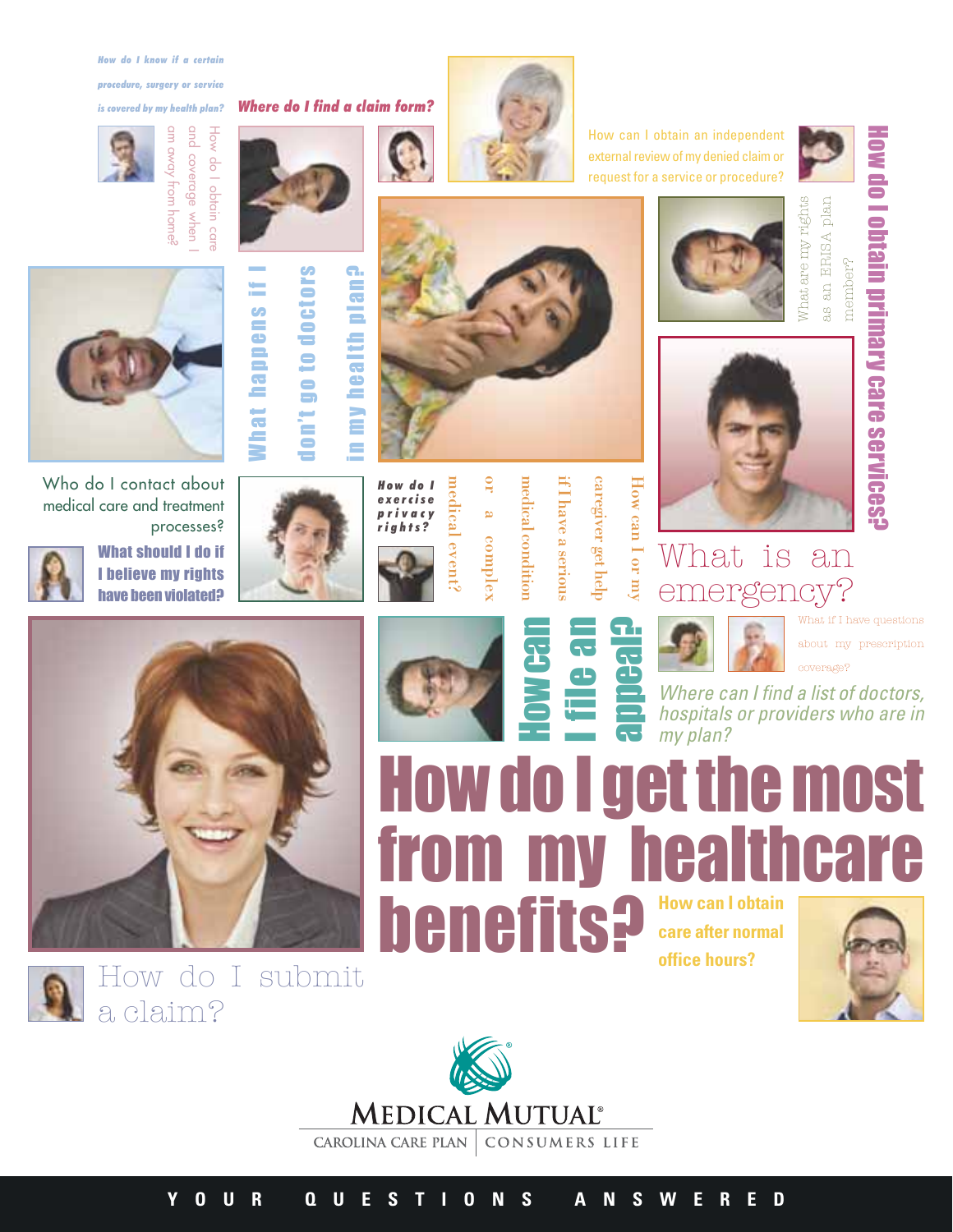

## answers **to your** Frequently Asked (**FAQ**) **?**



**DOCUMENT FOR YOUR RECORDS**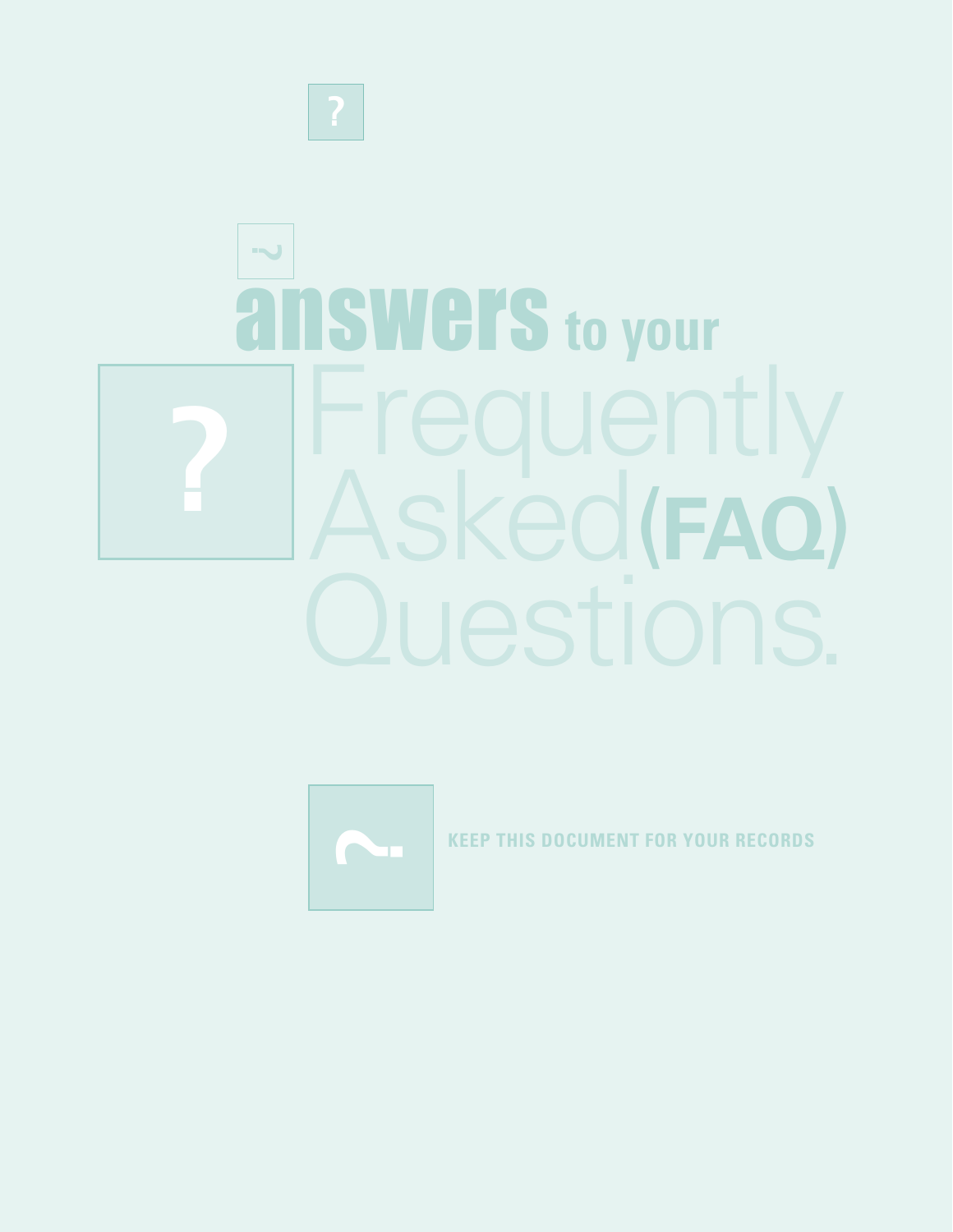

#### Welcome!

At Medical Mutual® and its Family of Companies, we have a long-standing commitment to helping our members get the care they need by providing them with access to high-quality healthcare, a large network of doctors and hospitals, and a wide range of health programs.

As part of this commitment, we want to ensure our members understand and get the most out of the benefits we offer. To help you learn more about our services, we are providing this Frequently Asked Questions (FAQ) document as an easy-to-use, quick-reference guide.

If you are a current member and have additional questions, please visit one of our websites (listed below) and log on to *My Health Plan,* or call our dedicated Customer Service department at the number on your identification card. For information about your specific benefits, please refer to your Certificate or Benefit Book.



If you are not a current member, additional resources and information are available on our websites, or talk to your employer about the benefits available to you.

We look forward to serving your healthcare needs.

Sincerely,

Æ. Ch A

Rick Chiricosta President and Chief Executive Officer Medical Mutual and its Family of Companies

CarolinaCarePlan.com

MedMutual.com

ConsumersLife.com

#### **What You Should Know About Your Health Benefits**

| Primary Care and Specialty Services 3   |  |
|-----------------------------------------|--|
|                                         |  |
| Care and Case Management Phone Numbers4 |  |
|                                         |  |
|                                         |  |

| Assistance for Hearing or Speech Impaired  8 |  |
|----------------------------------------------|--|
|                                              |  |
|                                              |  |
|                                              |  |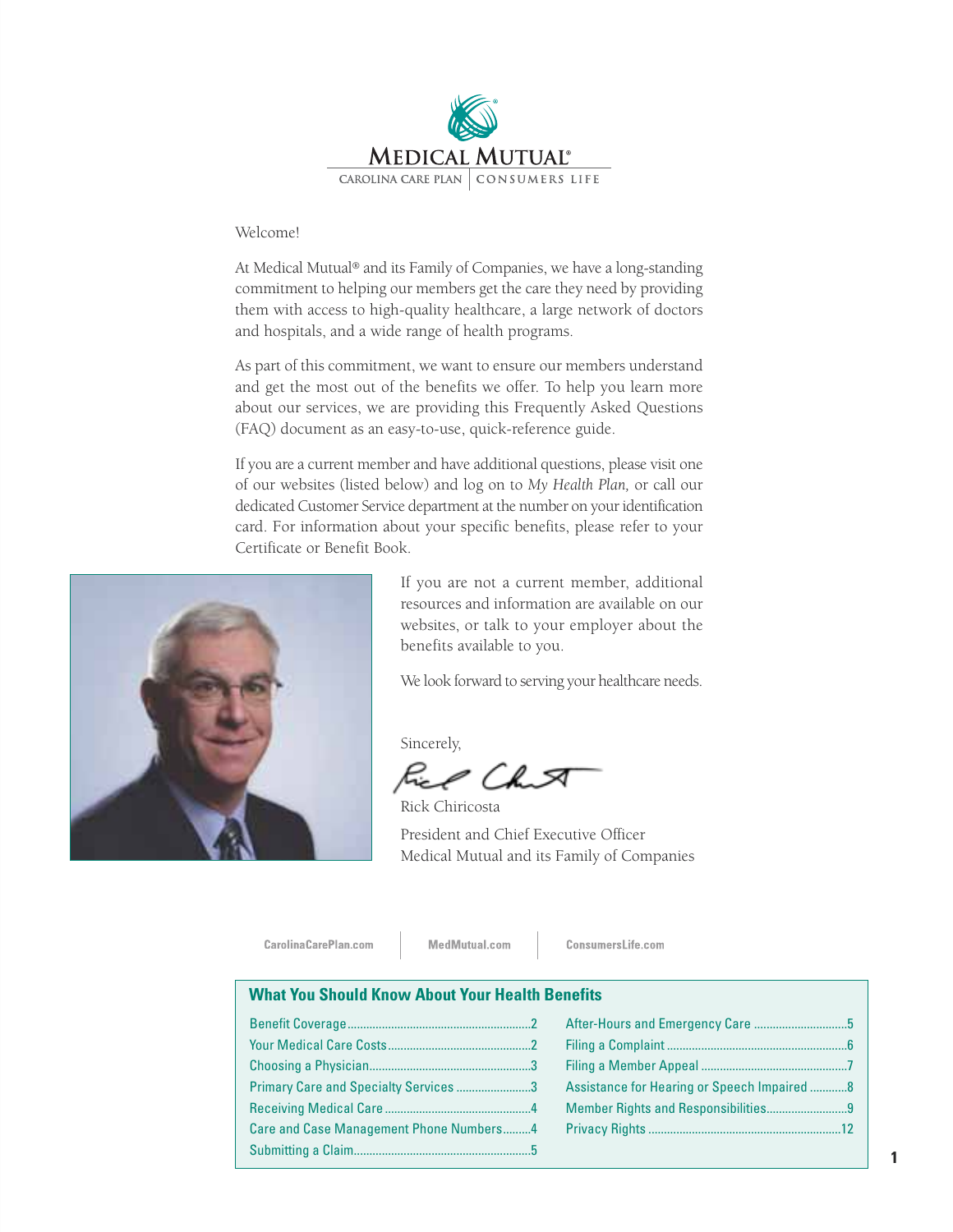### Frequently Asked Questions<sup>1</sup> **LUESTO**



#### **How do I know if a certain procedure, surgery or service is covered by my health plan?**

Covered benefits typically include medically necessary hospital stays and surgical procedures, diagnostic tests, visits to the doctor and routine preventive care. Some plans include prescription drug coverage.

"Medically necessary" (or "medical necessity") is generally defined as a service, supply and/or prescription drug that is required to diagnose or treat a condition that we determine is:

- Appropriate with regard to the standards of good medical practice and not experimental or investigational;
- Not primarily for your convenience or the convenience of a provider; and
- The most appropriate supply or level of service that can be safely provided to you.

When applied to your care as an inpatient, this means your medical symptoms or condition require that the services cannot be safely or adequately provided to you as an outpatient. When applied to prescription drugs, this means the prescription drug is cost effective compared to alternative prescription drugs that will produce comparable, effective clinical results.

#### **Check with your employer or your Certificate or Benefit Book to verify the services your plan covers these services.**

To check your covered benefits, review the *Schedule of Benefits* section in your Certificate or Benefit Book. Look in the *Exclusions* section for services not covered. Your Certificate or Benefit Book may also be available when you log on to your plan's website or *My Health Plan*. Call Customer Service if your specific service is not listed in the schedule of benefits or exclusions.

Coverage exclusions typically include personal hygiene or convenience items, massotherapy, massage therapy, hypnosis, over-the-counter

drugs, vitamins or herbal remedies, cosmetic procedures or investigational/experimental treatments. Check with your employer or your Certificate or Benefit Book to verify if your plan covers these services.

#### **How does Medical Mutual determine if a new medical technology or procedure is covered?**

When medical breakthroughs occur, we will perform an extensive evaluation of the new use and application of medical technologies, behavioral health procedures, pharmaceuticals and devices to ensure they are medically appropriate for our members. After multiple experts conduct this evaluation, a decision is made whether or not to include the new service in the coverage provided to our members. Coverage for new services may be limited to specific medical conditions, age groups, genders, places, types of service or diagnoses. Some services that are considered investigational and may not be covered can be found on *My Health Plan* by clicking on *Authorizations* under the *Support* tab.

#### **What charges am I responsible for when I receive services?**

Depending on your health plan, you may be responsible for a copayment at each visit, an annual deductible, possibly a family deductible, coinsurance (the percentage of the provider's bill you share with the insurer after you have met your deductible) up to your out-of-pocket maximum, charges for non-covered services and/or charges in excess of the allowed amount (if you go to a doctor or facility not in our network). For information on financial liability, contact your doctor for information about your diagnosis and expected procedures, and then call Customer Service for more information about covered services.

If you go to a doctor, hospital or facility for lab or radiological tests that is not in our network, you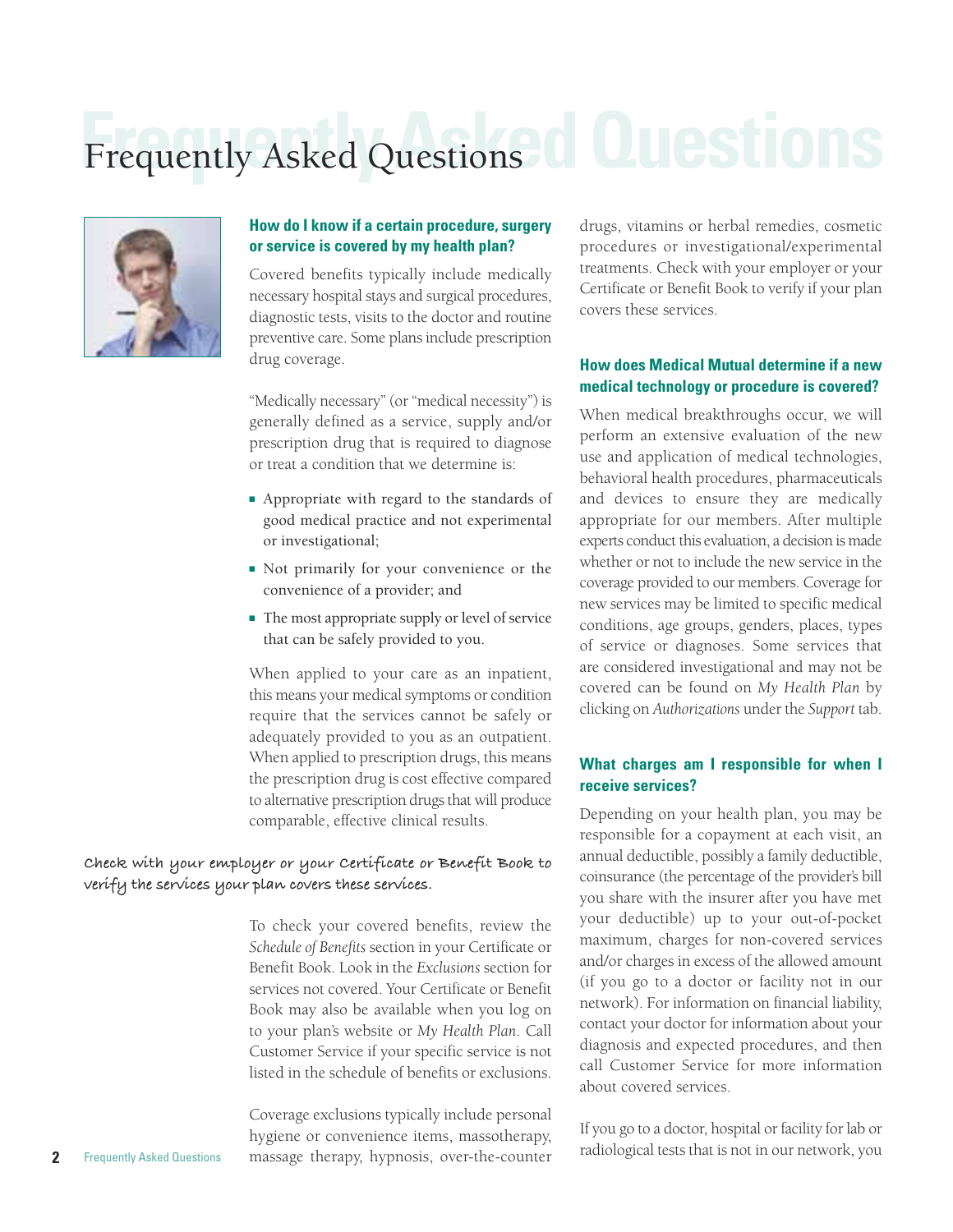may be billed the difference between what you were charged and what we allow for payment.

If you are an HMO or SuperMed HMO® health plan member and you see an out-of-network physician or specialist without an approved referral from your primary care physician, you will be responsible for all charges except in the event of a medical emergency.

#### **Where can I find a list of doctors, hospitals or providers who are in my plan?**

To find a list of network providers:

- Log on to *My Health Plan* and select *Find a Doctor*
- Call Customer Service
- Call the applicable number on your ID card

#### **What happens if I don't go to doctors in my health plan?**

Most plans require you to choose network doctors and hospitals to get the highest level of benefit.

If you choose to go outside of your network, you will be responsible for paying a non-network deductible and coinsurance (the percentage of the provider's bill you share with the insurer after you have met your deductible) and/or excess charges above the allowed amount we would normally pay for covered services. You would also pay for charges for non-covered services and for services we deny.

If you are a member of an HMO health plan, you do not have out-of-network coverage, other than for emergency services, and will be responsible for paying the charges in full.

#### **How can I find information about network doctors, hospitals and providers?**

To find information and qualifications about providers in your health plan's network, call the provider's office or check:

- The *Find a Doctor* tool on *My Health Plan*
- Your local Academy of Medicine
- The State Medical Board
- The Directory of Medical Specialists, available at most public libraries
- The American Medical Association's Physician Select website: https://extapps.ama-assn.org/ doctorfinder/recaptcha.jsp

**Get all your important health plan information in one secure, convenient online site, My Health Plan.**

#### **How do I obtain primary care services?**

Primary healthcare services, like physical examinations and immunizations, are provided by practitioners who specialize in general medicine, family practice, internal medicine and pediatrics. Primary care services are typically provided in your primary care provider's office.



#### Help Yourself to Your Health Information

Get all of your important health plan information in one secure, convenient online site - My Health Plan on MedMutual.com, CarolinaCarePlan.com and ConsumersLife.com.

Through My Health Plan, not only can you stay up-to-date on your health benefits, but you also have access to a wealth of information and tools to help you save time and money.

With My Health Plan you can:

- Create your own account and grant your dependents equal access
- Access health plan details for you and your dependents
- Review your Explanation of Benefits (EOB) statements
- Track your medical and/or dental claims
- Locate network doctors and hospitals and estimate costs for visiting those providers
- Learn about health and wellness programs available to you
- Access the SuperWell® Health Resource Center for health information and interactive tools

My Health Plan is available to all members. Not registered? Create your account on My Health Plan today by clicking Not a member? Register Now under the login.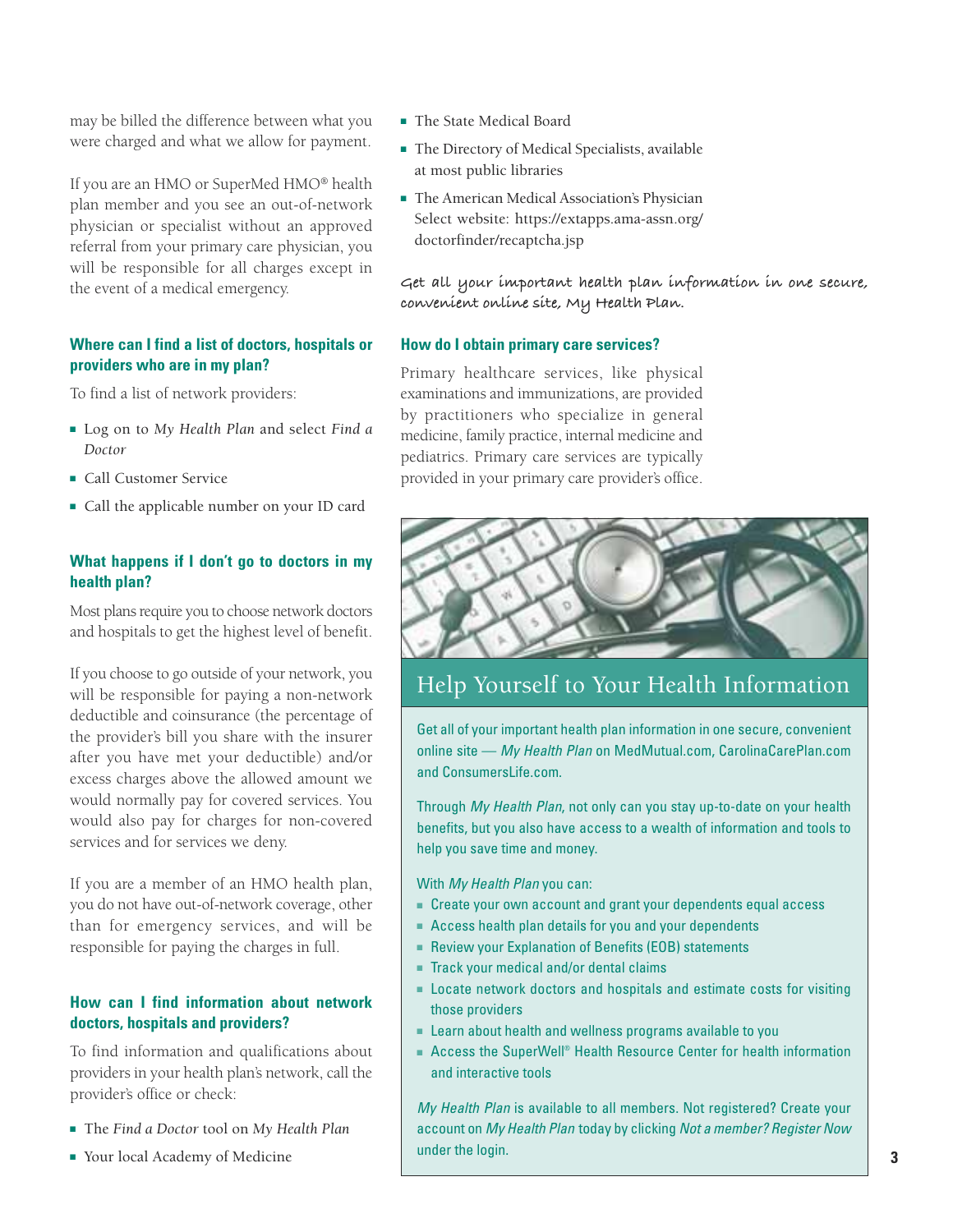#### **How do I obtain specialty services, behavioral health services or hospital services?**

Primary care providers can best advise from whom and when to obtain specialty services or behavioral health services, and when and where hospital services should be obtained. Check your Certificate or Benefit Book for mental health disorders and substance abuse benefits. Information about specialists may be found using the *Find a Doctor* tool on *My Health Plan*. Remember that any inpatient stay must have our prior approval.

#### **What does Medical Mutual do to improve the quality of healthcare?**

We are committed to promoting and improving the quality of healthcare for members through our Quality Improvement Program, which monitors and evaluates the quality and safety of healthcare provided and communicates clinical information to members.

To ensure you receive appropriate medical care, we have a team that reviews certain tests, treatments or hospital stays in a process called Utilization Management (UM). An appropriate care statement is distributed to all employees, management staff and contracted physicians who deal with UM activities. To view the *Quality Improvement Program Description* and *Appropriate Care* statement, visit one of our websites, click *Corporate*, then *Quality Improvement Program*.

| <b>Companies</b>                |              | <b>Mental Health</b><br><b>Case Management Case Management Management</b> | <b>Utilization</b> |
|---------------------------------|--------------|---------------------------------------------------------------------------|--------------------|
| Medical Mutual <sup>®</sup>     | 800.258.3175 | 800.258.3186                                                              | 800.338.4114       |
| Consumers Life®                 | 800.529.5697 | 800.233.2058                                                              | 800.258.3035       |
| Carolina Care Plan <sup>®</sup> | 800.590.2583 | 800.877.6003                                                              | 800.258.3021       |

#### **Who do I contact about medical care and treatment processes?**

Our Care Management department is available to address your inquiries about Utilization Management issues, processes or requirements, such as inpatient admissions, denials, appeals and referrals (including behavioral mental health services and issues), Monday through Friday, excluding holidays, from 8:15 a.m. to 4:15 p.m. (Eastern). To speak with a Care Management

nurse or a mental health Case Manager, please call the number corresponding to your plan provider in the chart below left.

If you are scheduled for a hospital stay, once you have been admitted to the hospital, our Care Management nurse will work with the doctor to gather information about your condition. Care Management ensures that your physician's treatment recommendations are in line with national standards of care.

Certain services and medications require prior approval for medical necessity before the procedure or service is received. Some services are considered experimental/investigational and are not eligible for coverage. Prior approval is not a guarantee of payment; payment is subject to your benefits and contract provisions. Visit *My Health Plan* and click on *Support* to view the Prior Approval List.

If your doctor is in the network, he or she will be responsible for contacting our Care Management staff for prior approval. If the doctor is not in the network, you will need to obtain our prior approval in advance of treatment.

To speak with a Care Management nurse or a mental health Case Manager, please call the number corresponding to your plan provider in the chart on this page.

#### **How can I or my caregiver get help if I have a serious medical condition or a complex medical event?**

Through our Case Management program, we have Registered Nurse Case Managers available to help you or your caregiver access resources and services, communicate with your healthcare team, and monitor your progress to ensure that services are appropriate and effective. Program participation is voluntary and addresses the healthcare options and needs of members who have complex illnesses or life-limiting or incurable conditions.

Case Management services are also available to help coordinate care, provide information

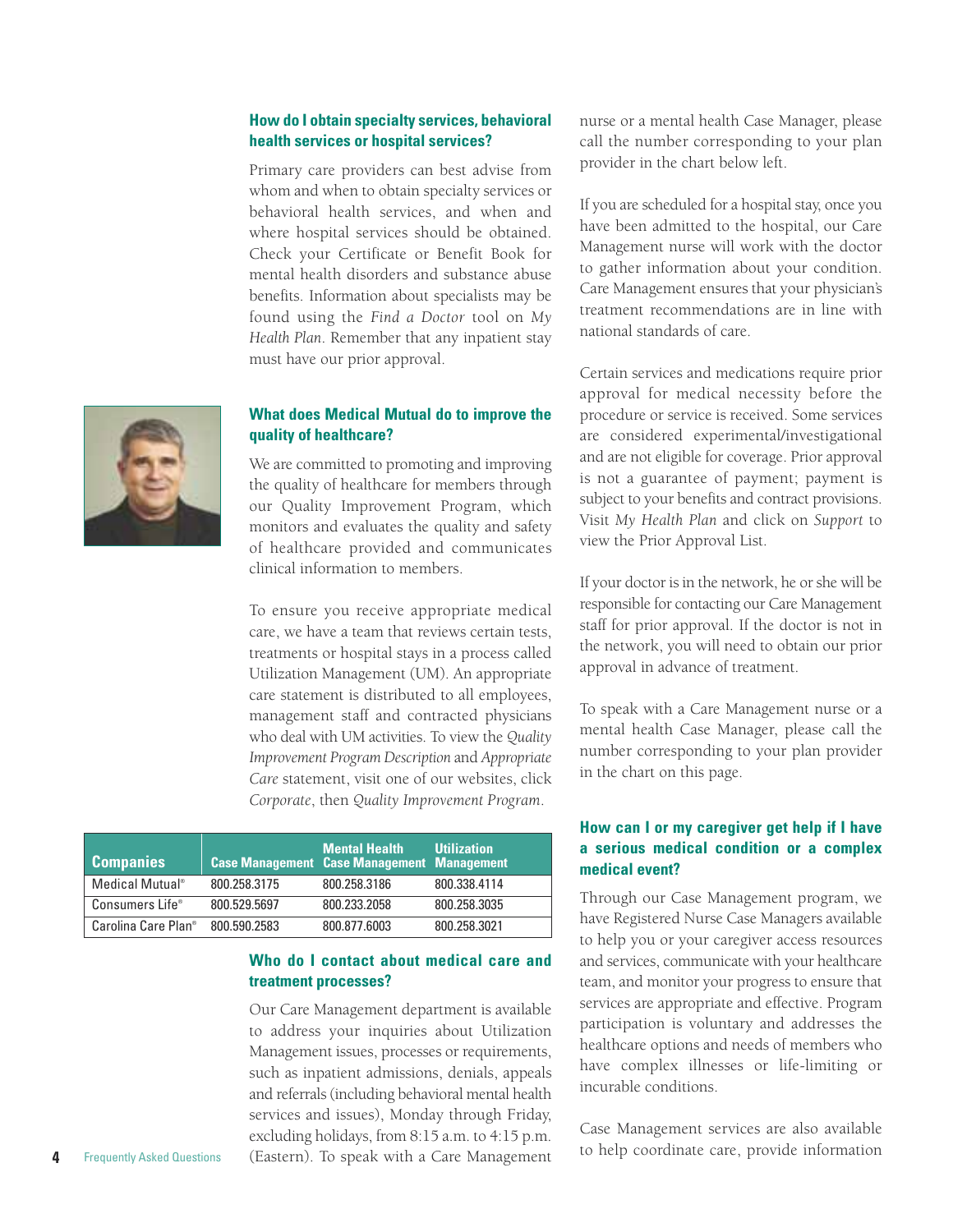about community services in your area and provide education about your condition.

To speak with a Registered Nurse Case Manager Monday through Friday, excluding holidays, from 7:45 a.m. to 4 p.m. (Eastern), please call the number corresponding to your plan provider in the chart on page 4.

#### **How do I obtain care and coverage when I am away from home?**

If you get sick or are in an accident while away from home, call the number on your ID card that is specific to locating a network doctor or hospital. If you need to be admitted to a hospital, call the prior approval number on your ID card for prior approval on your stay for medically necessary services. If it is a medical emergency, go to the nearest emergency room or, if necessary, call 911.

#### **How can I set up an advance directive?**

An advance directive is a legal document used to tell doctors, hospital personnel, your family or your representative the type of care you would like to receive if you become unconscious or unable to communicate. There are three types of advance directives: Living Will, Healthcare Power of Attorney and Do Not Resuscitate (DNR) order. For more information, contact the National Hospice and Palliative Care Organization by phone at 800.658.8898, or by visiting nhpco.org. You may also locate a hospice or palliative care program in your state through the *Find a Provider* link on nhpco.org. We also urge you to discuss this matter with your doctor.

#### **How do I submit a claim?**

Most network providers will submit a claim for you. However, if you go to a doctor, hospital or provider that does not have a contract with us, ask them to submit a claim for you on a standardized claim form. If the provider will not submit the claim for you, contact Customer Service for a claim form. Complete the claim form and attach an itemized bill that includes the diagnosis, procedure, date of service, charge, and



#### How to Log on to *My Health Plan*

If you are not a My Health Plan user, visit our website (i.e., MedMutual.com, CarolinaCarePlan.com, ConsumersLife.com) today to register.

Click on Not a member? Register now under Log in to My Health Plan on the right of the website's homepage. Then complete the Required Insurance Card Information and agree to the Terms and Conditions.

If you are not a member and would like to preview My Health Plan, click on Preview My Health Plan in the login box.

doctor's or facility's name and address. Submit the completed form to our office within the timeframe stated in your Certificate or Benefit Book.

**If you go to a doctor, hospital or provider that does not have a contract with us, ask them to submit a claim for you on a standardized claim form.**

If you go to a hospital or doctor outside the country, get a copy of all your medical records and an itemized bill. If needed, have your records and bills translated to English. Submit your claim forms, bills and medical records to the address listed on your ID card. Please remember that benefit coverage and limitations still apply. Refer to your Certificate or Benefit Book for details.

#### **Where do I find a claim form?**

You can find medical, dental and vision claim forms on your plan's website, by logging on to *My Health Plan* or by calling Customer Service.

#### **How can I obtain care after normal office hours?**

If you need prompt but not emergency medical attention, ask your doctor what to do or go to a network urgent care facility that can treat

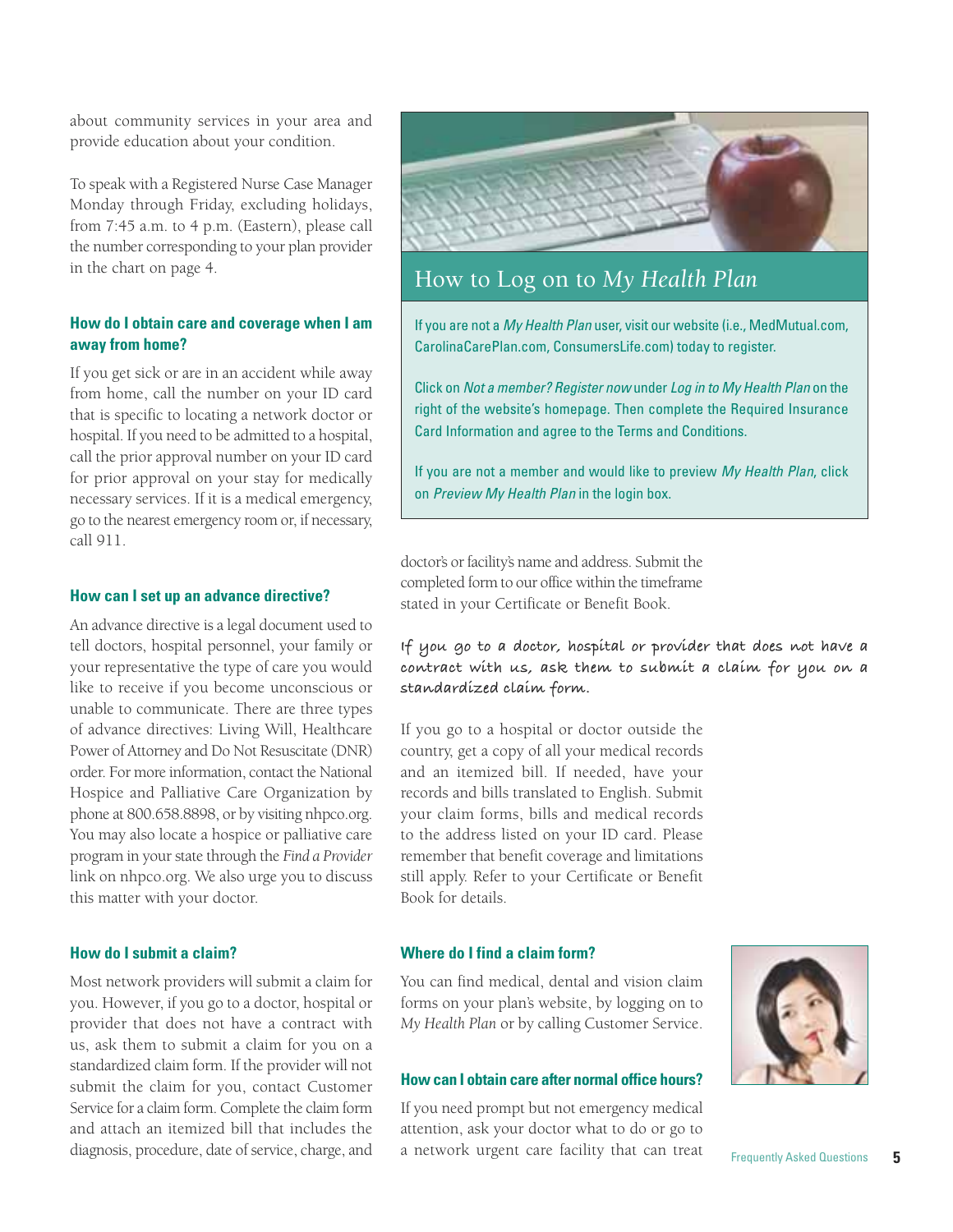your condition, which could lower your costs compared to the use of an emergency room.

Symptoms that may require urgent care include:

- Signs of the flu
- Signs of a sprain
- Signs of a sinus, ear or bladder infection

#### **What is an emergency?**

In an emergency, symptoms are severe and serious enough that a person who has no medical training, with an average knowledge of health and medicine, could reasonably expect that, without immediate medical attention, the result would be any of the following:

- Placing the health of the individual or, in the case of a pregnant woman, the health of the woman or her unborn child, in serious jeopardy
- Serious impairment to bodily functions
- Serious dysfunction of any body part or organ

Examples of emergencies are shock, chest pain, choking, poisoning, unconsciousness, severe pain, uncontrolled bleeding, hallucinations, delusions and attempted harm to oneself or others.



#### Do You Know How Healthy You Are?

When it comes to your health, find out where you stand. Take our online Health Assessment to learn how healthy you are overall and identify your risks for certain chronic diseases. Get tips and tools to help manage and improve your health.

Log on to My Health Plan and find the Health Assessment listed under Assess My Health. If you do not have access to a computer or the Internet, call Customer Service to obtain copies of this information.

To monitor for changes in your health status, make sure you complete the Health Assessment once a year.

#### **How do I obtain emergency care?**

During a medical emergency, go to the nearest emergency room or, if necessary, call 911. Contact your doctor within 24 hours of the emergency to arrange follow-up care with a network provider. If you are admitted to a hospital, our Care Management department will work with your doctor to review your care.

#### **How can I ask a question or voice a complaint?**

If you have a problem or concern, you can:

- Email Customer Service through our website by clicking on *Contact Us*
- Call Customer Service
- Mail a letter to your employer or benefit administrator or to Medical Mutual, 2060 East Ninth Street, Cleveland, Ohio 44115

When reviewing your complaint, we will follow the complaint procedure described in your Certificate or Benefit Book.

If you have trouble scheduling an appointment with a healthcare professional, you can:

- Complete the *Problem Scheduling an Appointment* form on *My Health Plan* in the *Forms* section
- Call Care Management (see chart on page 4)

#### **Can I file a complaint anywhere else?**

If applicable to your health plan, you may contact your state's Department of Insurance. You can find the contact information on your state's website, under state agencies in your phone book or by calling Customer Service. If your complaint is about a denial, reduction or termination of a benefit or service and you continue to disagree with our decision, you have the right to file a complaint with the Department after all appeal rights have been exhausted.

Members of self-insured groups (other than a public employee benefit plan) should not file a complaint with the Department of Insurance. For information about how to file a complaint, contact your employer or group official, check your Certificate or Benefit Book, or contact the

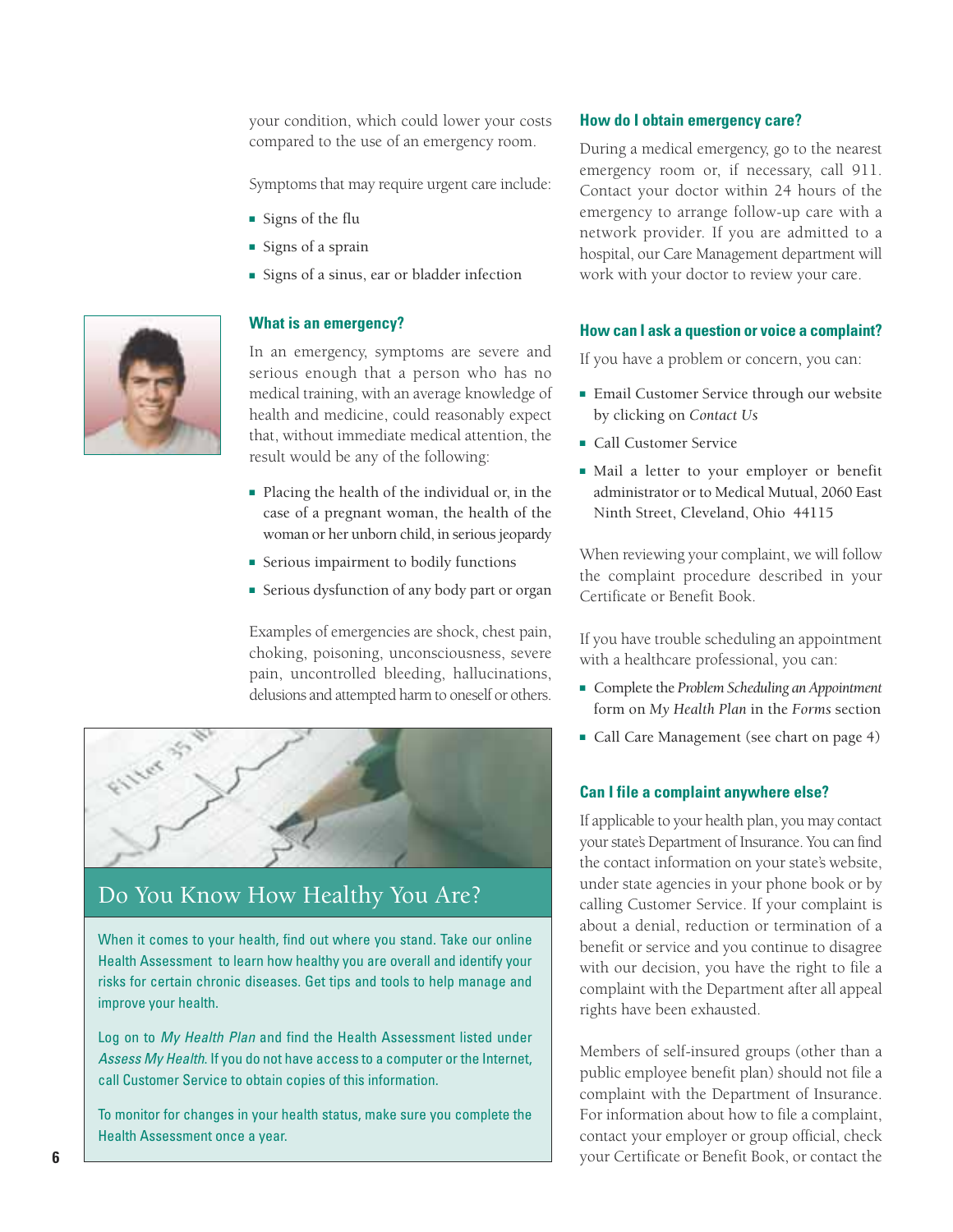U.S. Department of Labor Employee Benefits Security Administration (dol.gov/ebsa).

#### **How can I file an appeal if my claims, requested services or eligibility have been denied?**

Special Notice: The Patient Protection and Affordable Care Act (PPACA) enacted by the federal government in 2010 created new rules about appeals. These rules go into effect at different times for different plans. You will be notified of any changes affecting your plan as they take effect.

- If you are part of a self-funded labor union or other self-insured group, you should refer to your Benefit Book for how to file an appeal.
- All others may refer to the following appeal procedure.

Members may exercise their right to appeal a denial to pay a claim or approve a service or procedure according to the applicable laws of the state where your policy was sold and applicable federal law. There is no charge for filing an appeal.

Your appeal must be filed within 180 days from the date you received your original denial. Member appeal forms can be found on the *Forms* section of *My Health Plan* or by calling Customer Service. Instructions for completing the form, and the fax number and mailing address for submitting your appeal, are included on the form. To support your appeal, please send any records, doctor's office notes, photos, dental X-rays and/or radiology reports you would like considered in making a decision about your appeal.

An appeal request must come from the patient unless he or she is a minor (in which case a parent or legal guardian of the patient may file the appeal), has appointed an individual as power of attorney representing the patient, or has authorized an individual to act as his or her representative in these matters.

To appeal a denial to approve care you need right away, call Care Management or Mental Health Case Management (see chart on page 4). Urgent care appeals will be decided within 72 hours, as will appeals for care you need while you are in the hospital. Our review and decision about all non-urgent appeals will be made within 30 days from the date of our receipt of your appeal request (or sooner according to the laws of your state). You will receive notice of our appeal decision in writing. If our original decision is not overturned you will be notified of any additional appeals rights you may have.

#### **Could the Department of Insurance review my case if it is denied?**

Yes. If we deny a claim, do not approve a service or procedure, or reduce or terminate coverage for a healthcare service because it is not covered under the terms of your policy or Certificate, and the Department of Insurance has jurisdiction over your plan, you may have the option to submit an inquiry to the Department of Insurance in the state where your policy was sold.

You should first file your appeal with us. If your appeal has been heard and continues to be denied, you or an authorized representative (e.g., parent, guardian or individual authorized to make healthcare decisions on your behalf) may make a written request to the Department of Insurance to review the terms of your policy or Certificate and determine whether the healthcare service is a covered service. If the determination of coverage requires resolution of a medical issue, you will be notified so the medical issue may be properly reviewed.

#### **How can I obtain an independent external review of my denied claim or request for a service or procedure?**

If applicable to your health plan, you may qualify for an external review by an Independent Review Organization (IRO) if the service you are appealing meets certain conditions set by applicable state or federal law. You must first exhaust the internal appeal process with us unless you are eligible to exercise your external review rights concurrently or immediately. You will be informed in writing of your external Frequently Asked Questions 7

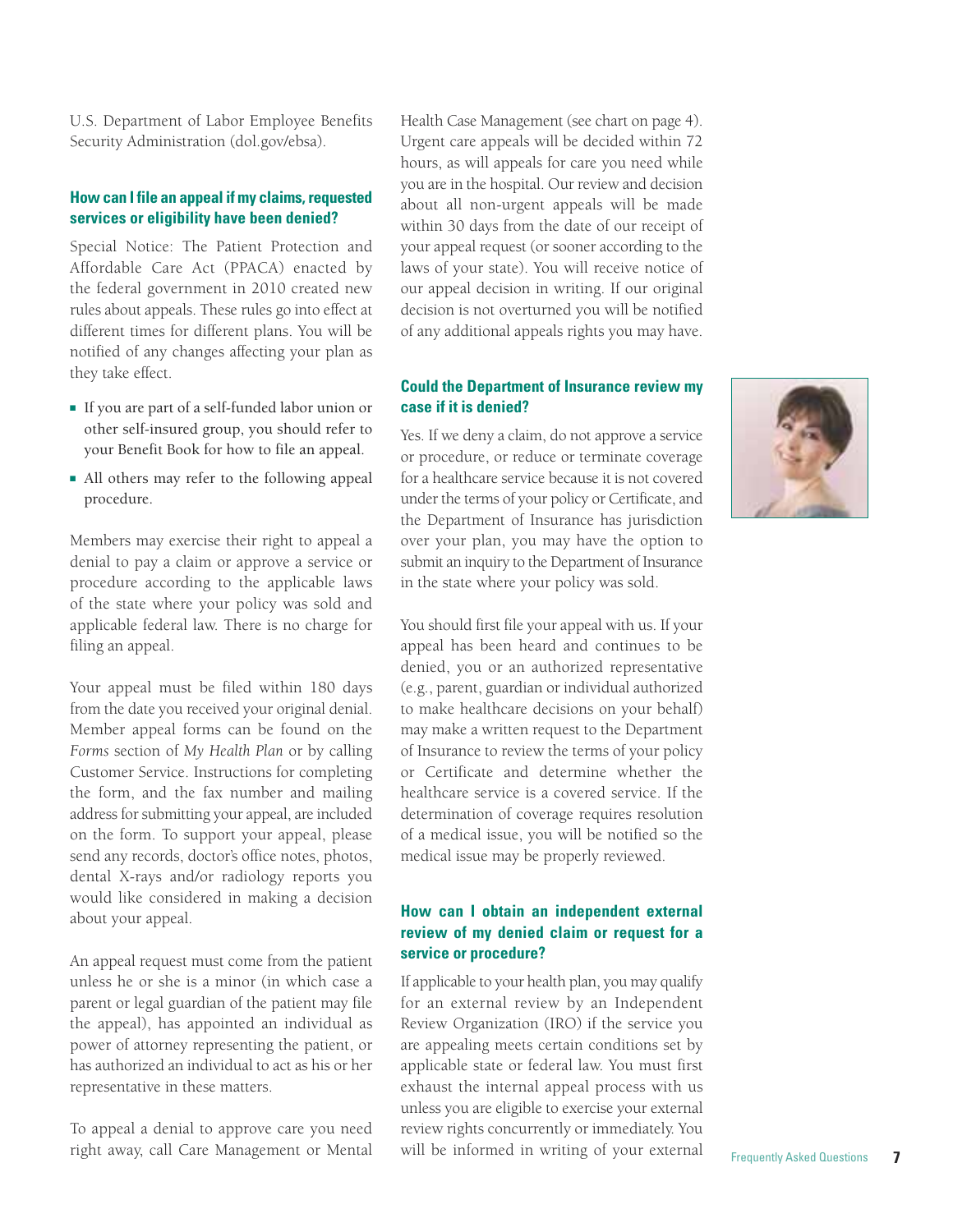review rights as part of our initial appeal decision. You will also be informed of the timeframe you have from the date of receipt of our initial appeal decision to request an external review.

IROs will decide urgent and non-urgent cases in the timeframes established by the applicable state or federal law and regulations. You will be advised in writing of the IRO's decision.

#### **What are my rights as an ERISA plan member?**

For members of an Employee Retirement Income Security Act (ERISA) plan, the group administrator is required to administer the plan according to its written provisions. Members of an ERISA plan also have the right, under Section 502(a) of ERISA, to bring a civil action after a denial on appeal. Please contact your group administrator to learn if you are affected by ERISA or for more information. Any statute of limitations applicable to pursuing your claim in court will be suspended during the period of the additional voluntary appeal. If you decide



#### Get the Most Out of Your Medical Benefits

#### **Before you use your health plan, here are five things to check:**

- **Check** that your doctor, hospital or other healthcare provider is in our network, even when you have been referred to the provider by an in-network physician.
- **Check** your Certificate or Benefit Book for the services and procedures your benefits cover.
- **Check** with Customer Service to determine if prior approval is needed before you have a procedure.
- **Check** with your doctor about going to an urgent care facility rather than the emergency room if you have a medical problem that requires attention but is not life threatening.

**Check** with Customer Service or visit My Health Plan if you have questions.

to proceed with a voluntary appeal, you do not need to exhaust this option prior to pursuing a claim in court.

#### **What are my rights as a member of a public entity (Schools and Government)?**

Public entities are not subject to ERISA, so your rights and remedies are different from those available to an ERISA plan member. Please refer to your Benefit Book for more information.

#### **Do you provide assistance for the hearing or speech impaired, or for people who speak a language other than English?**

If you have a special need or preference relating to the administration of your health plan or obtaining medical services, please call Customer Service (or TTY/TDD 800.982.8109 for the hearing and speech impaired). Callers who do not speak English will be connected by Customer Service to a language line interpretation service.

Language assistance is available to answer your questions and help you register an appeal or complaint. We offer bilingual telephone translation services, and can respond to your appeal or complaint in your primary language, if other than English, upon your request. To obtain language assistance, please call Customer Service and inform the Customer Service representative that language assistance is needed.

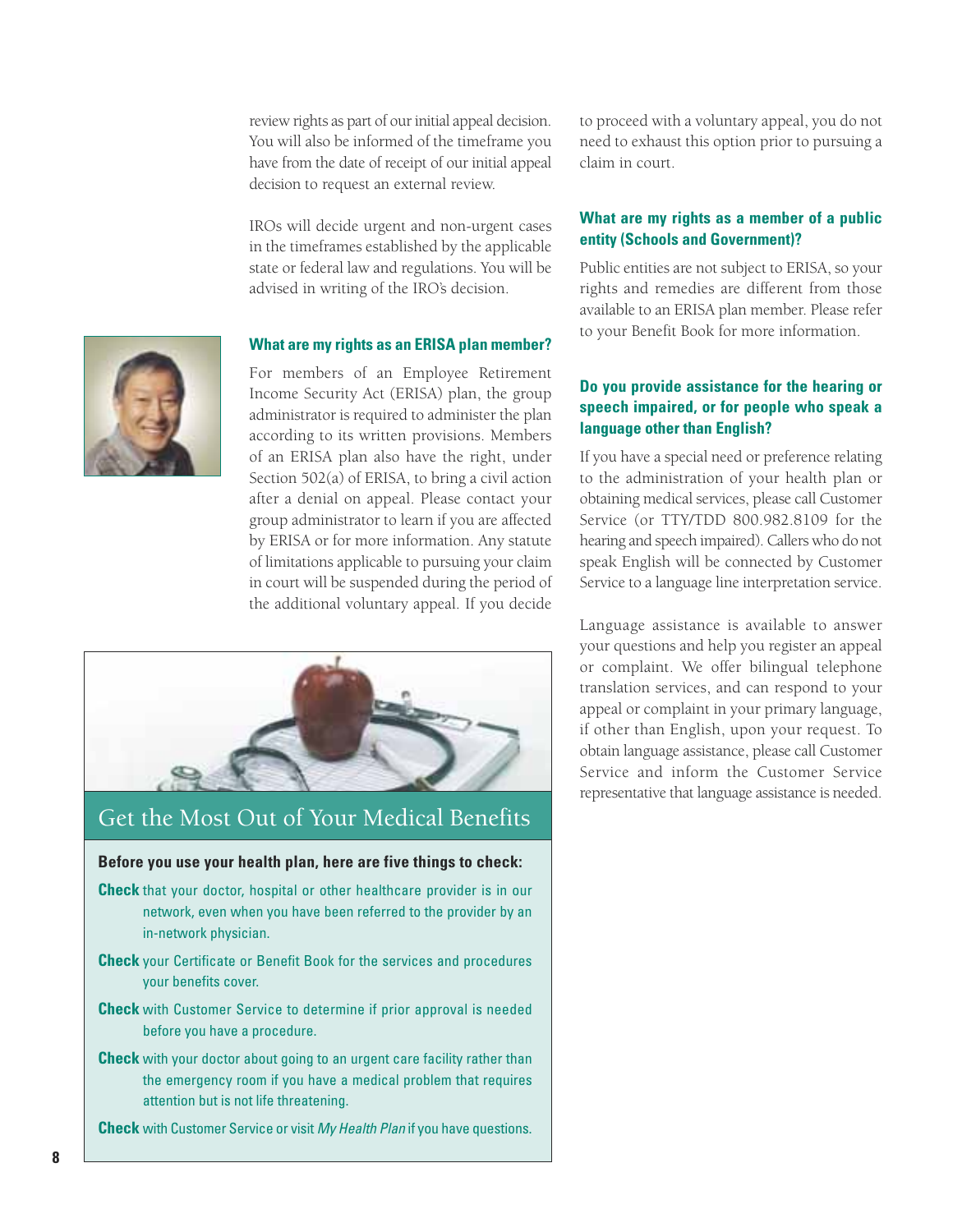### **Rights & Responsibilities** Member Rights & Responsibilities

As a member of Medical Mutual and its Family of Companies, you have certain rights and responsibilities. Being familiar with these rights and responsibilities will help you participate in your own healthcare. Please know as a Company we assure member rights and member responsibilities, which are defined as your role in working with us to achieve a high-quality, cost-effective health outcome.

#### **Member Rights**

#### **Information Disclosure**

- You have the right to receive accurate, easy-tounderstand information about your health plan and its services, healthcare providers, covered services, financial liability, health promotion, illness prevention, advance directives (e.g., Living Will, Healthcare Power of Attorney), and rights and responsibilities.
- You have the right to receive information about our Company. As applicable to your plan, you have the right to receive information about services provided on behalf of your employer or plan sponsor as well as our staff, and staff qualifications and any contractual relationships.
- You may choose to ask another person to help you or act on your behalf if you are unable to act alone at any step in the healthcare process.
- If English is not your primary language or if you have a disability or do not understand your health plan or healthcare, we can provide help so you can make informed healthcare decisions.

#### **Choice of Providers**

- You have the right to choose among healthcare providers, hospitals, pharmacies and other facilities within our network.
- You have the right to choose a primary care provider in our network who is accepting new enrollees.
- You have the right to see a specialist in our network without obtaining a referral from your primary care provider.

#### **Coverage**

- As a member of certain group health plans, you may have the right to receive covered services without the consideration of pre-existing conditions if you are younger than age 19. Check with your health plan administrator, insurer or employer to determine if your policy includes this member right.
- You have the right to not have your policy rescinded after it was active except in situations of fraud or intentional misrepresentation, according to federal and state laws and the terms of your policy.
- You have the right to receive certain essential health benefits covered by your health plan without restrictive annual dollar limits.
- You have the right to get covered services and prescriptions filled within a reasonable timeframe.
- You have the right to receive coverage for an ongoing course of treatment pending the outcome of an appeal of a coverage decision that reduces or terminates benefits for that course of treatment.
- For the services provided to you within the terms of your plan, your rights include prompt and accurate payment of your claim.
- You have the right to have your coverage decisions made by individuals who have expertise in the area of medicine in which your claim falls and by individuals who are impartial.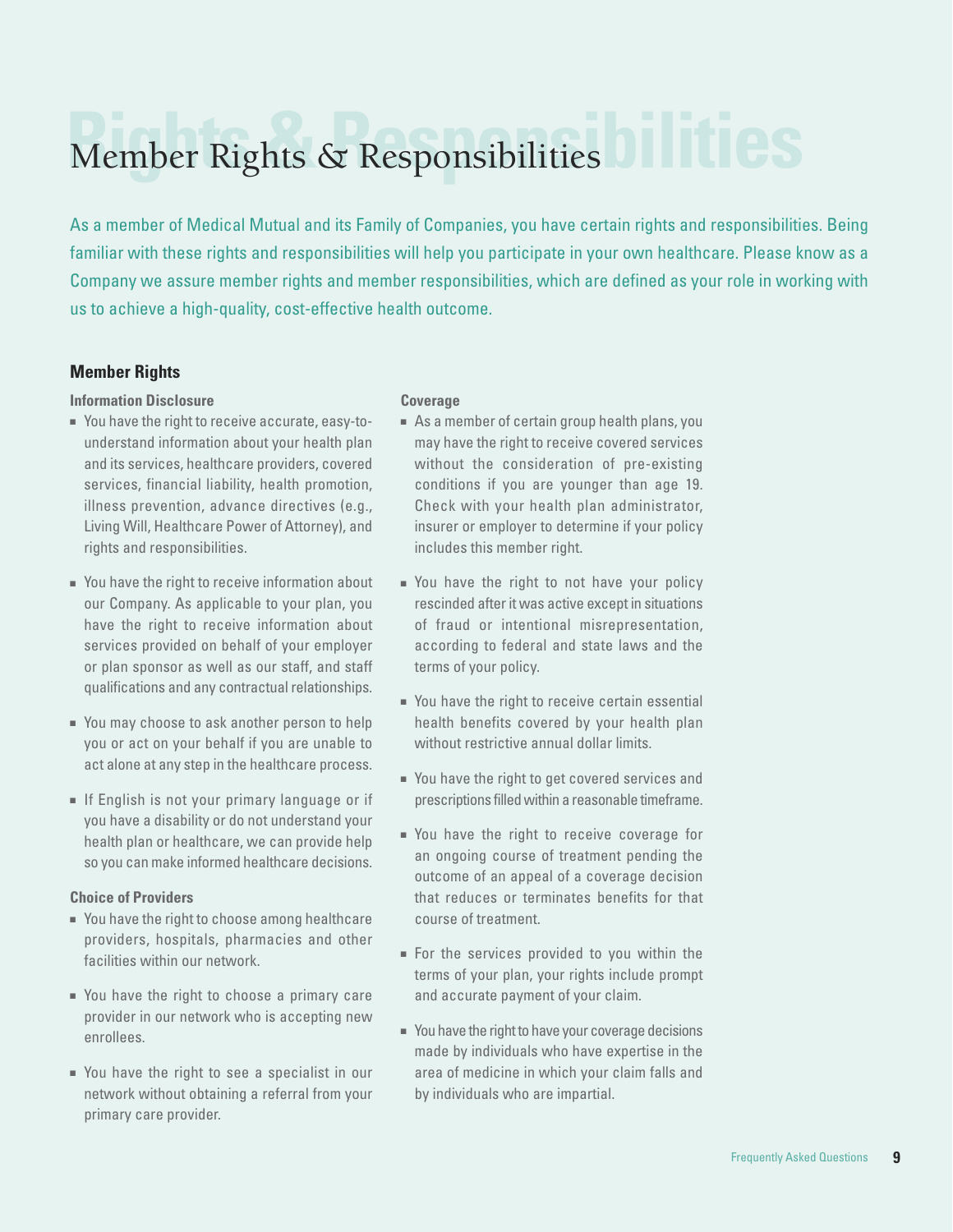#### **Access to Emergency Services**

- If you have severe pain, an injury or sudden illness that leads you to believe that your health is in serious jeopardy, you have the right to be screened and stabilized for emergency care in a facility that provides emergency care.
- When you are injured, experiencing severe pain, injury or sudden illness that leads you to believe your health is in serious jeopardy, you do not need our prior approval or authorization before seeking emergency care.
- When using emergency room services for emergency care, you are not required to see a network provider, and you will not be charged an out-of-network penalty for receiving emergency services for emergency care from an out-ofnetwork provider.

#### **Participation in Treatment Decisions and in Your Health Plan**

- You have the right to talk in confidence with your healthcare provider and to participate in making decisions about your care.
- You have the right to a candid discussion of appropriate or medically necessary treatment options for your conditions, regardless of cost or benefit coverage.
- You have the right to decline medical treatment or participation in a program we offer and to disenroll from services we offer.
- You have the right to make recommendations about this Member Rights and Responsibilities policy statement.

#### **Respect and Nondiscrimination**

- You have the right to fair, considerate, courteous, respectful and nondiscriminatory care from your healthcare providers, our employees and plan representatives. You have the right to be treated with respect and recognition of your dignity and your right to privacy.
- You have the right to ask for assistance if you think you are treated unfairly or your rights are not respected.
- You are not required to waive rights to obtain benefits from your health plan.

#### **Privacy and Confidentiality**

- You have the right to exercise all federal and state privileges that protect your personal and medical information and records. You can also exercise your privacy rights under the Health Information Portability and Accountability Act (HIPAA) without fear of retaliation or condition of payment.
- You have the right to privacy and confidentiality in the usage of your personal and medical information and records.
- You have the right to request that we place restrictions on the use and disclosure of your information. You have the right to authorize or deny release of your protected health information beyond its use for treatment, payment or healthcare operations.
- You have the right to access or receive a copy of your protected health information used and stored by us. For access to your entire medical record, you must contact the doctor or facility that provided the service.
- You have the right to request an amendment to your personal and medical information. We cannot amend information we did not create. We will refer you to the service provider if you request an amendment to your diagnosis or treatment information.
- You have a right to an accounting of certain disclosures of your information made by us and our business associates over the last six years.
- You have the right to complain if you believe your rights have been violated, including the right to complain to the Secretary of the U.S. Department of Health and Human Services.
- You have the right to receive a Notice of Privacy Practices describing our policies and procedures.
- You have the right to request that we communicate with you in confidence about your information at a location different from the address associated with your policy.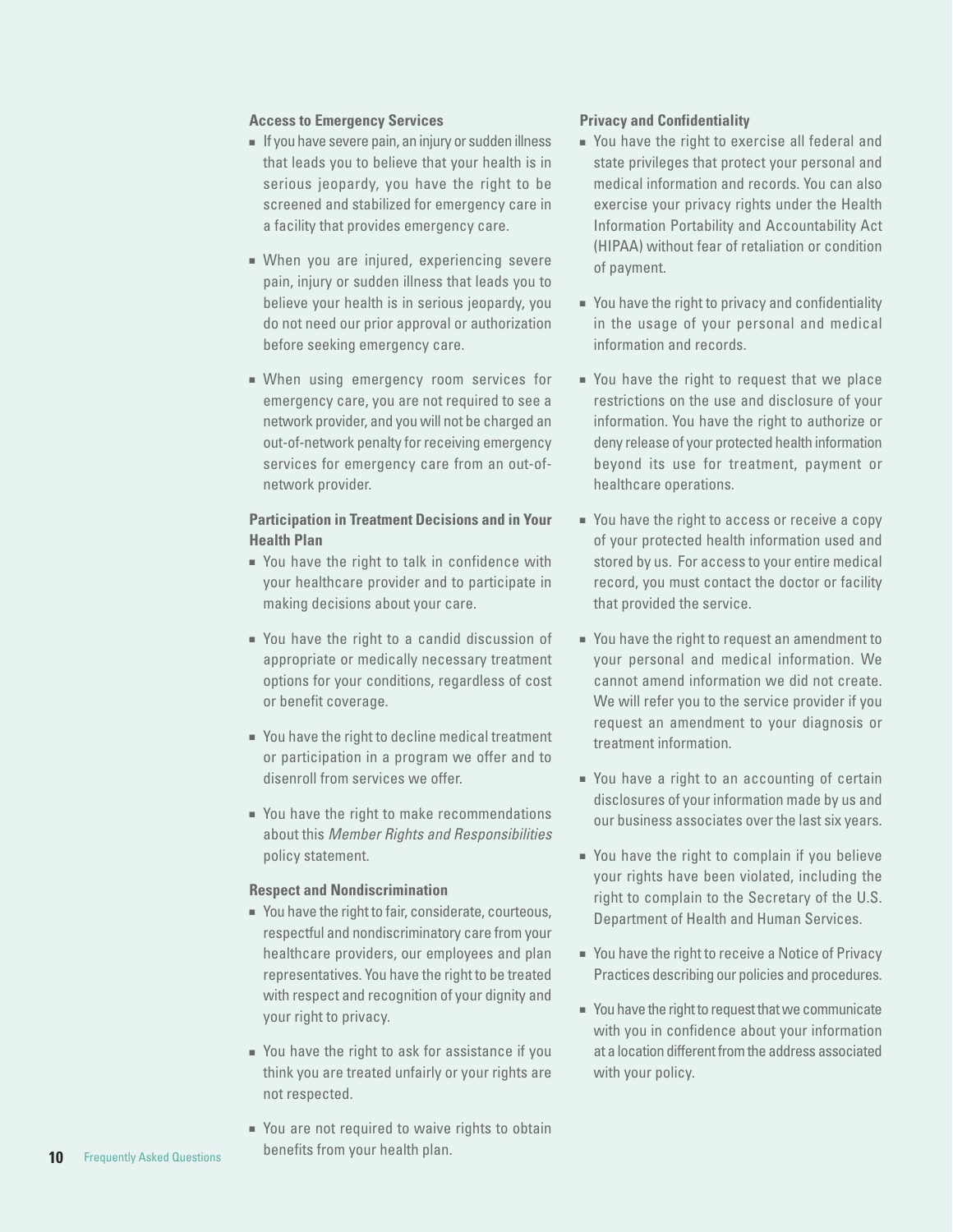#### **Complaints and Appeals**

- You have the right to voice complaints or appeals about us, the care provided or any quality issue.
- You have a right to communicate complaints to us and receive instructions on how to use the complaint process that includes our standards of timeliness for responding to and resolving complaints and quality issues.
- You have the right to request and receive, at no charge, copies of the information and documentation we considered or relied on to make a coverage decision.
- You have the right to file an appeal of a denial or reduction of a benefit or a claim because you were told it was not medically necessary, was experimental or investigational, was not a benefit of your health plan, or involved a pre-existing condition.
- You have the right to file an appeal if you were denied coverage because of ineligibility or your policy was rescinded after you became an active member.
- You have the right to get a fair, objective and timely review and resolution of an appeal; to be told how the appeal will be handled according to federal and state laws; and to be told any important time limits related to filing your appeal.
- If you are covered by a fully insured program, you have the right to request a review of a denied service or benefit by the department of insurance (DOI) of your state. A review by your state's DOI may be available if we deny, reduce or discontinue coverage for a service you were told is not covered, not medically necessary or is experimental or investigational.
- Once you have exhausted your internal appeals, you may have the right to an external review by an Independent Review Organization (IRO). This right may exist if we deny, reduce or discontinue coverage for a service on the basis of medical necessity, appropriateness of care, healthcare setting, level of care, effectiveness of a covered benefit, or an experimental or investigational determination. This right depends on the type

of health plan you have. You should review your Certificate or Benefit Book, or contact us or your health plan administrator to find out if this right and the process for pursuing this right applies to your health plan.

#### **Member Responsibilities**

- When speaking with us or your provider, supply all the information needed to provide care.
- When speaking with us or your provider, understand your health problems and participate in developing a mutually agreed-upon treatment plan and goals that work for you and your healthcare provider, to the degree possible.
- When speaking with us or your provider, follow the agreed-upon plan and instructions for care.
- Choose a primary care provider who is available to accept new enrollees and to coordinate medical services if required or advised by your plan.
- Take responsibility for improving or maintaining your healthy lifestyle habits including exercising, not smoking, controlling stress, eating a healthy diet, drinking alcohol only in moderation and following safety guidelines.
- Learn how to voice a complaint and file an appeal.
- Learn about your coverage options, limitations and exclusions by reviewing the resources available to you.
- Know the rules regarding use of network providers, coverage and prior approval according to your plan.
- Know how to get information from your health plan's website, customer service and/or your health plan administrator.
- Meet your financial obligations to the healthcare providers who treat you.
- Report to us suspected wrongdoing and fraud.
- Be a responsible consumer of healthcare resources available to you.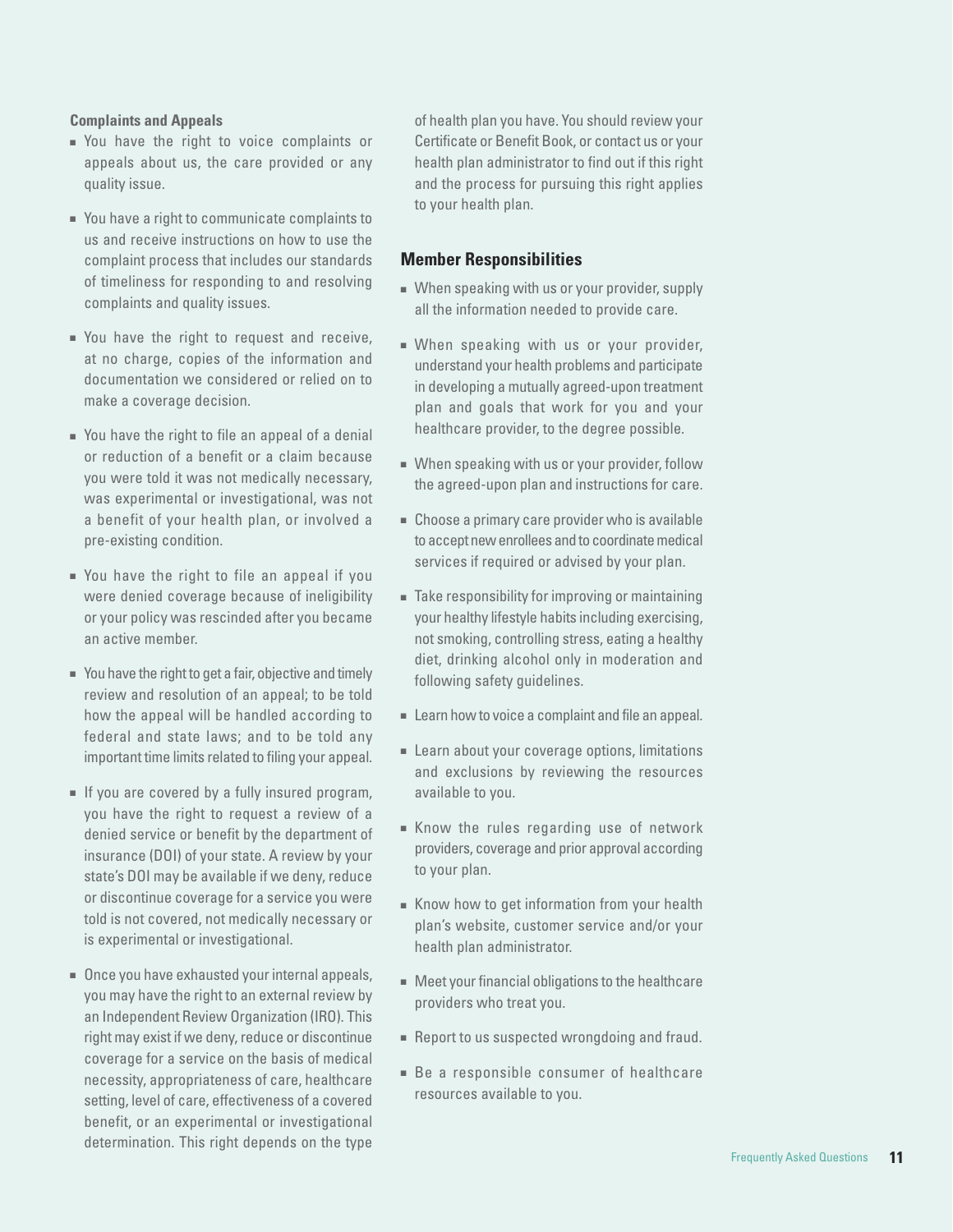

#### **What does the Company do to protect my right to privacy?**

We have strict policies and procedures to protect your personal information, including data on your healthcare that is stored on our computer systems. You can view our Privacy Notice on our websites for more information on the collection, use and disclosure of members' protected health information (PHI), and how to authorize or deny the release of PHI beyond uses for treatment, payment or healthcare processes.

#### **How do I exercise privacy rights?**

Visit your plan's website or our websites to find information about privacy rights. Look for *HIPAA* then click *Privacy and Confidentiality Notice*, or call Customer Service.

#### **What should I do if I believe my rights have been violated?**

If you feel your rights have been violated, call Customer Service at the number on your ID card.

**Para la ayuda de interpretación de lenguaje por favor póngase en (contacto) con el Servicio de Cliente al número localizado en su tarjeta de identificación.** 

If you do not have access to the Internet or prefer to have information explained or provided in a written format, please call Customer Service.

The information provided, including the websites and any links, is for your information only. It does not take the place of, nor is it intended to substitute for, professional medical advice, diagnosis or treatment from your doctor. The information does not establish or imply coverage for any particular treatment or service. The recommended services may not be covered. Eligibility and coverage depend upon the specific terms and conditions of your benefit plan.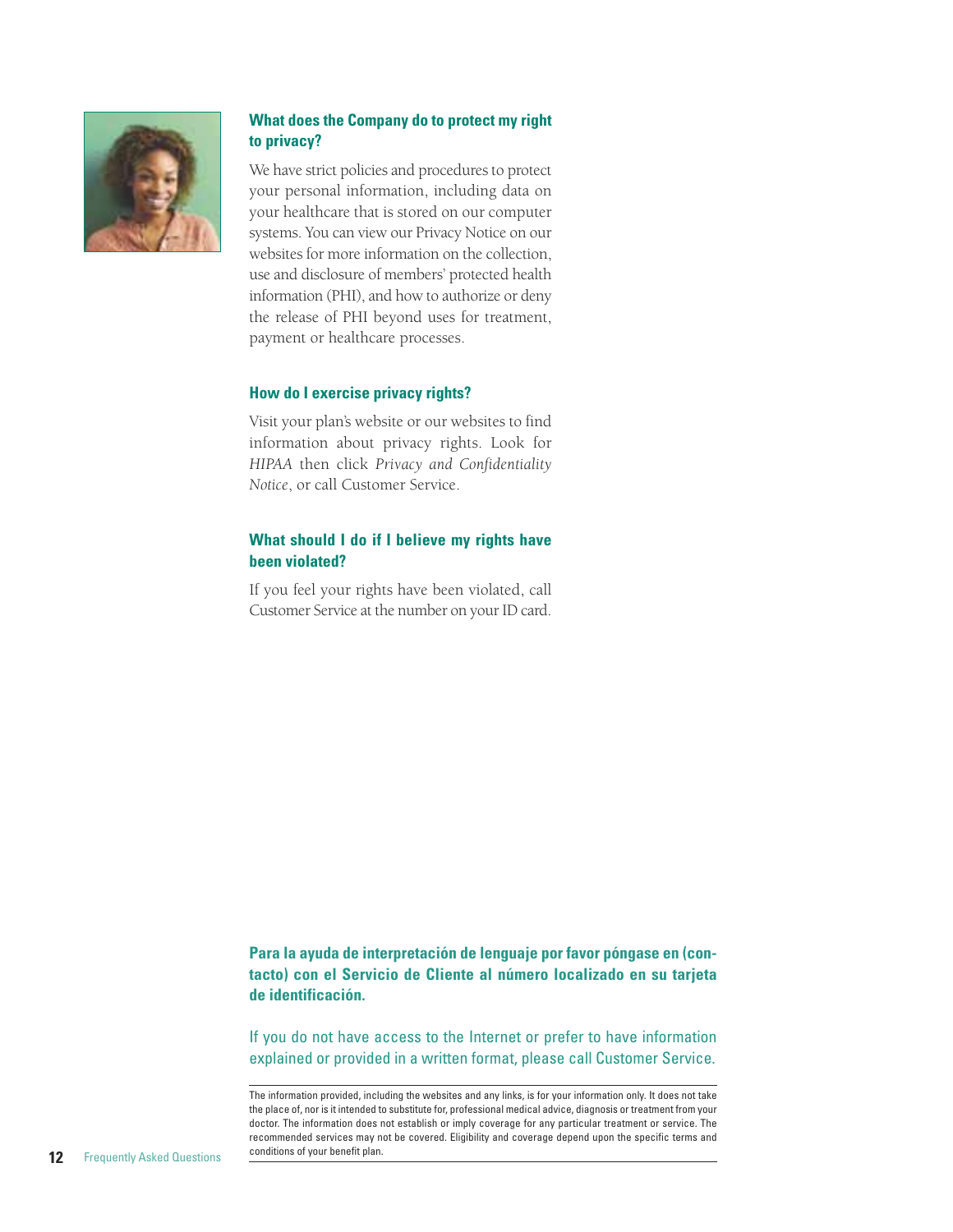

# doctors and hospitals

## helping members **get the care they need**

wide range of